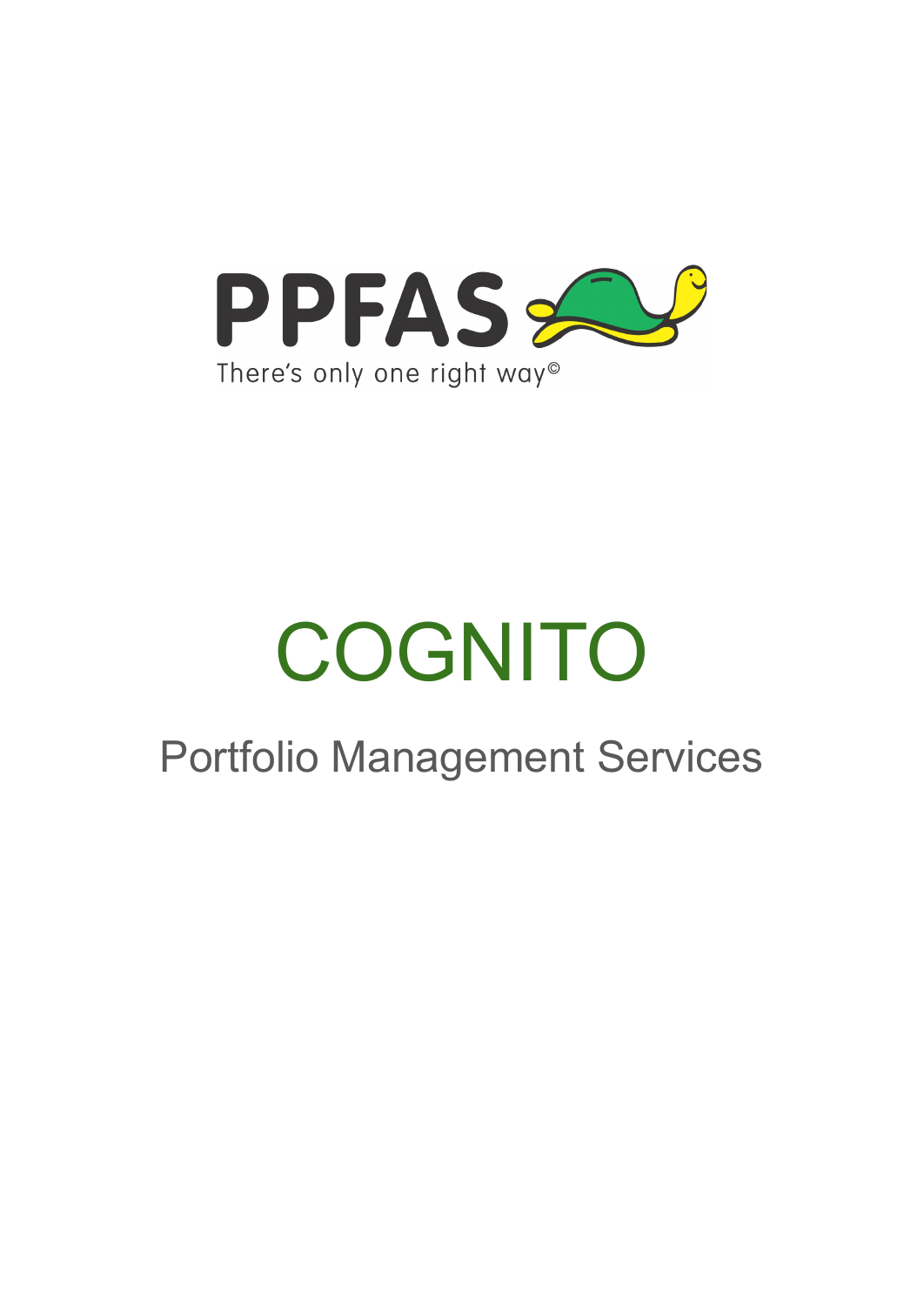



Cognito is the flagship Discretionary Portfolio Management Scheme of Parag Parikh Financial Advisory Services Limited (PPFAS), a Company founded by Late Mr. Parag Parikh in 1992. Over the past 28 years, it has grown steadily, and today, enjoys widespread reputation for integrity and prudence. It also holds the privilege of being one of the first SEBI Registered PMS providers in the country, having secured its License in 1996.



Late Mr. Parag Parikh Founder (PPFAS)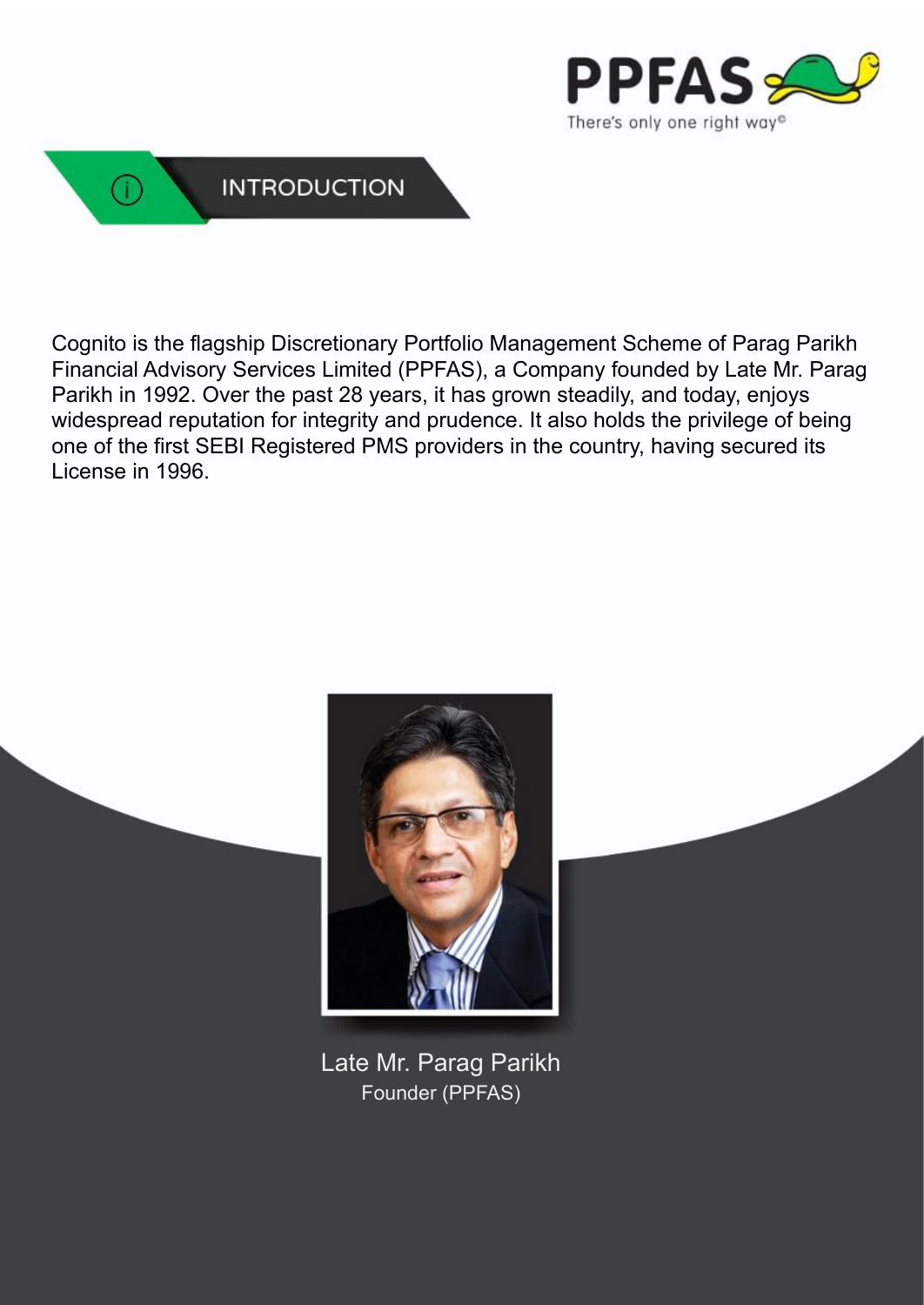



The investment objective of PPFAS as a portfolio manager is to maximize the annualized return on the funds placed with PPFAS through a judicious deployment in capital/money market instruments, mutual fund units or derivatives based on a professional, detailed assessment and evaluation of all relevant macro and micro factors pertaining to the economy and industry and to generate long term\* capital growth from and actively managed portfolio.

Cognito is permitted to invest in Indian Equity and Debt securities and undertake positions in the Derivatives market for the purpose of cash-equitisation. However, it is prohibited from investing in overseas securities as well as taking speculative positions in the Derivatives market. The portfolio manager shall not leverage the portfolio of its clients for investment in the Derivatives market.

Buying securities at a discount to intrinsic value will help to create value for investors. We aim to avail of such opportunities, whenever available. We also intend to hold every constituent in our portfolio for several years, unless certain circumstances dictate otherwise. This will automatically reduce the churn in the portfolio, thereby resulting in a more tax-efficient investment for you.

\* Long Term refers to an investment horizon of 5 years and more.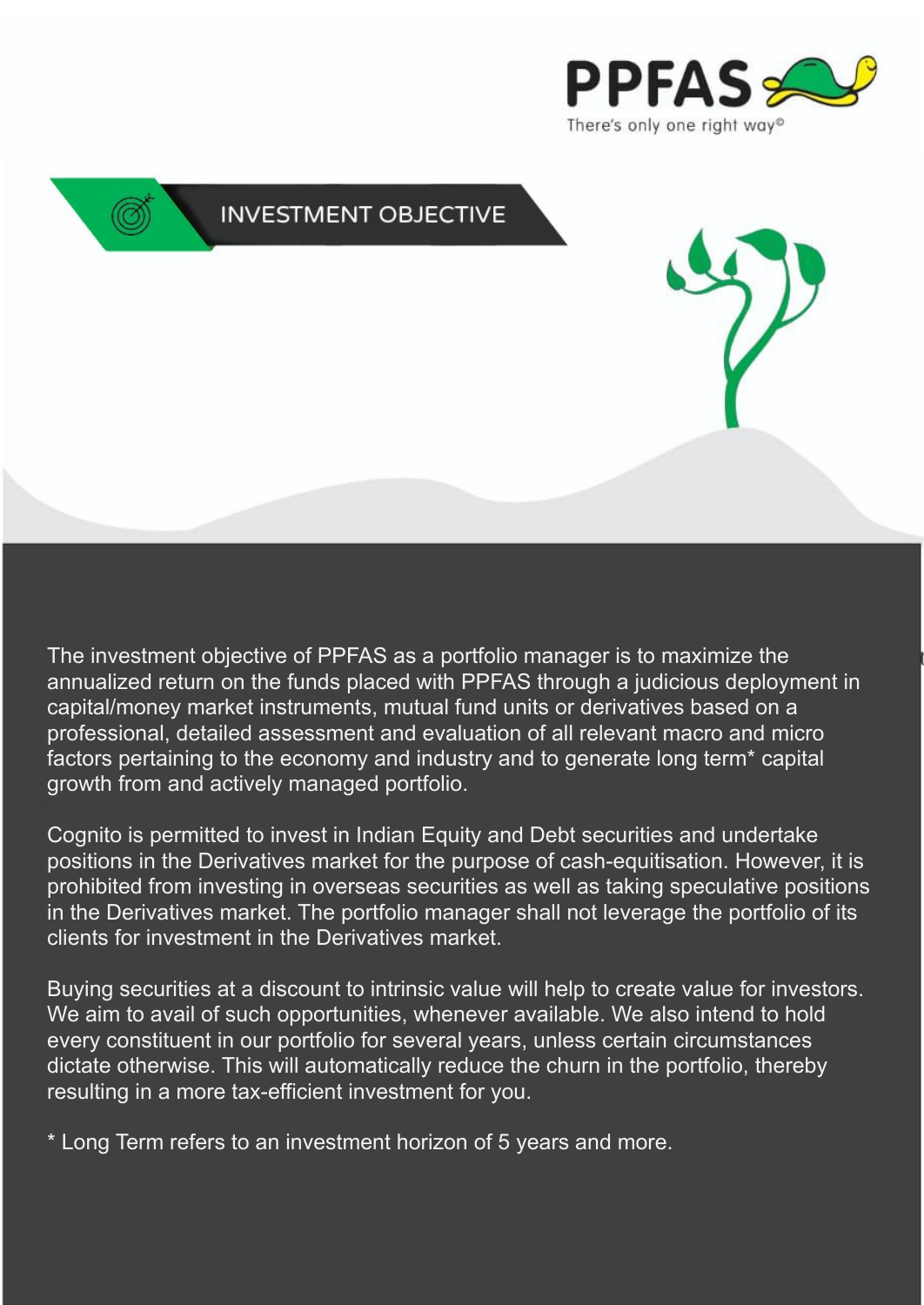

## **FOUR-STEP INVESTMENT PROCESS**

- Identifying Investments
- Fundamental Research
- **Valuation Study**
- Portfolio Construction

#### FUND MANAGER & PRINCIPAL OFFICER

# **Prithvinath Gaddam**



Prithvinath has 5 years of experience in the investment research field. In his last role, He was part of the Equity Research team at PPFAS Mutual Fund. Previously, he was the Fund Manager of Cognito, the flagship Discretionary Portfolio Management Scheme of Parag Parikh Financial Advisory Services Limited (PPFAS). He Started his career as a rating analyst with CARE Ratings.

His qualifications include - PGDM (Financial Services) from K. J. Somaiya Institute of Management, Mumbai and B.Tech (Electronics & Communications Engineering) from Gitam University, Visakhapatnam. He cleared NISM-Series-XXI-B: Portfolio Managers Certification Examination and is also pursuing his CFA Charter, and has completed Level 1 as of date.